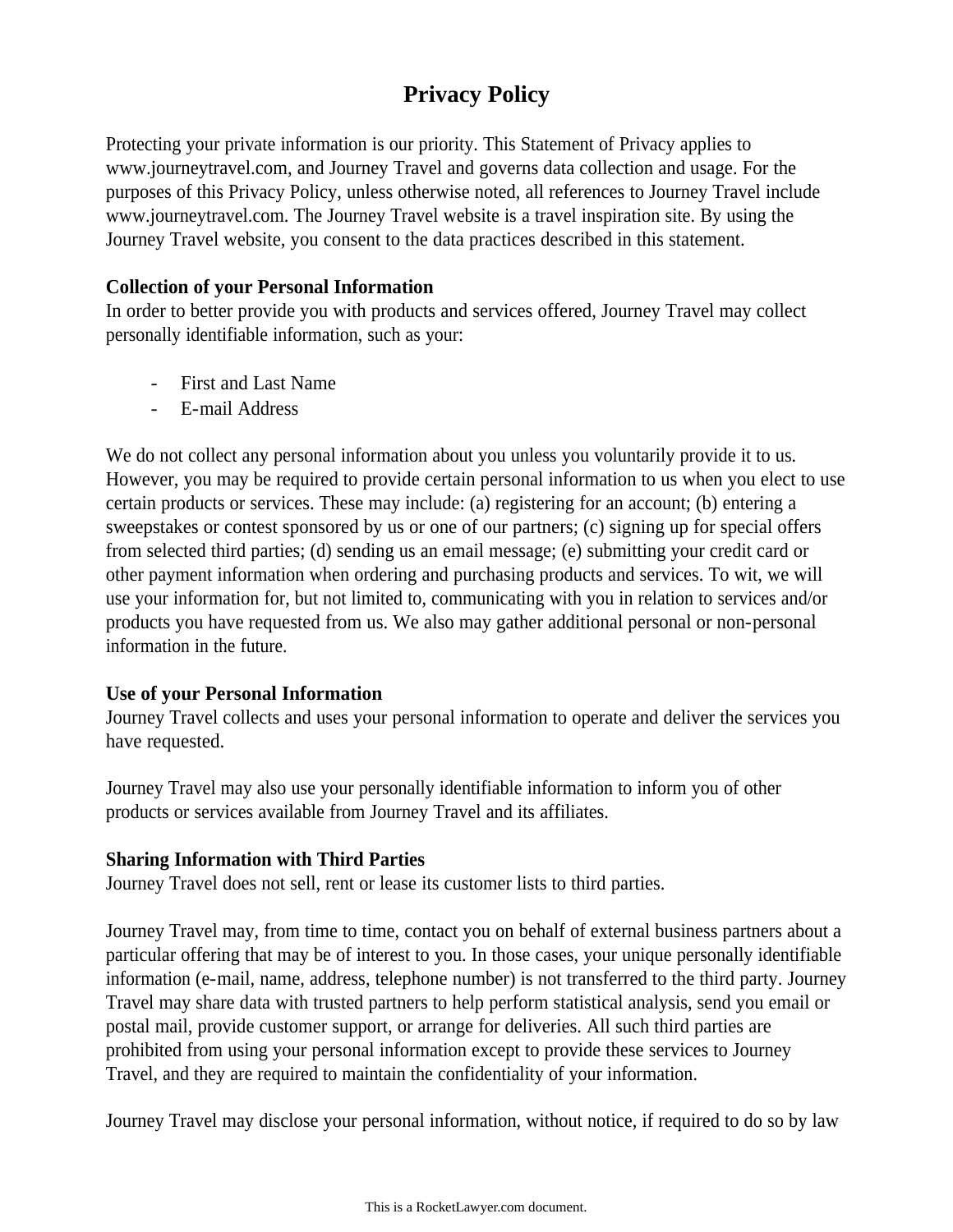or in the good faith belief that such action is necessary to: (a) conform to the edicts of the law or comply with legal process served on Journey Travel or the site; (b) protect and defend the rights or property of Journey Travel; and/or (c) act under exigent circumstances to protect the personal safety of users of Journey Travel, or the public.

# **Tracking User Behavior**

Journey Travel may keep track of the websites and pages our users visit within Journey Travel, in order to determine what Journey Travel services are the most popular. This data is used to deliver customized content and advertising within Journey Travel to customers whose behavior indicates that they are interested in a particular subject area.

# **Automatically Collected Information**

Information about your computer hardware and software may be automatically collected by Journey Travel. This information can include: your IP address, browser type, domain names, access times and referring website addresses. This information is used for the operation of the service, to maintain quality of the service, and to provide general statistics regarding use of the Journey Travel website.

# **Links**

This website contains links to other sites. Please be aware that we are not responsible for the content or privacy practices of such other sites. We encourage our users to be aware when they leave our site and to read the privacy statements of any other site that collects personally identifiable information.

# **Right to Deletion**

Subject to certain exceptions set out below, on receipt of a verifiable request from you, we will:

- Delete your personal information from our records; and
- Direct any service providers to delete your personal information from their records.

Please note that we may not be able to comply with requests to delete your personal information if it is necessary to:

- Complete the transaction for which the personal information was collected, fulfill the terms of a written warranty or product recall conducted in accordance with federal law, provide a good or service requested by you, or reasonably anticipated within the context of our ongoing business relationship with you, or otherwise perform a contract between you and us;
- Detect security incidents, protect against malicious, deceptive, fraudulent, or illegal activity; or prosecute those responsible for that activity;
- Debug to identify and repair errors that impair existing intended functionality;
- Exercise free speech, ensure the right of another consumer to exercise his or her right of free speech, or exercise another right provided for by law;
- Comply with the California Electronic Communications Privacy Act;
- Engage in public or peer-reviewed scientific, historical, or statistical research in the public interest that adheres to all other applicable ethics and privacy laws, when our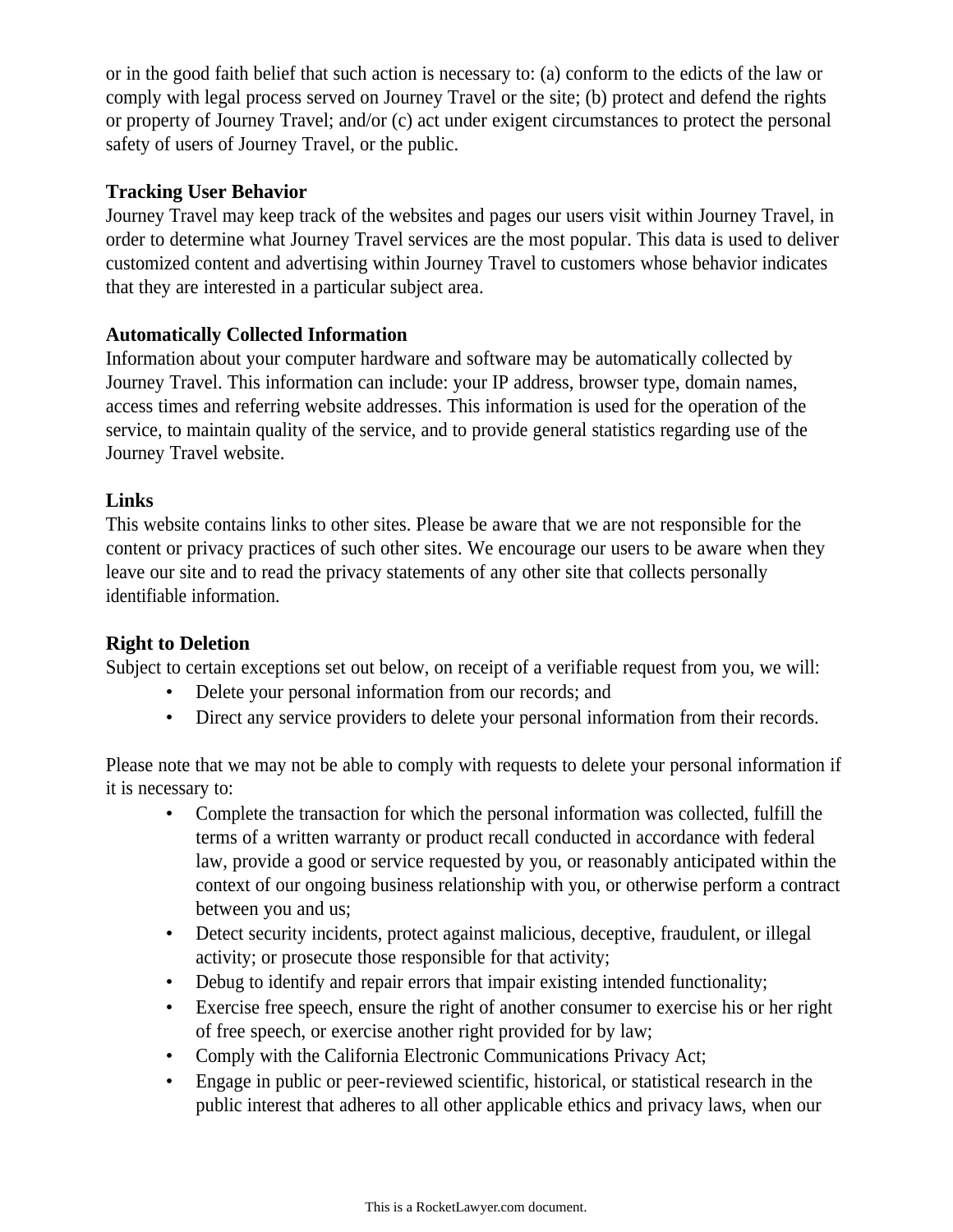deletion of the information is likely to render impossible or seriously impair the achievement of such research, provided we have obtained your informed consent;

- Enable solely internal uses that are reasonably aligned with your expectations based on your relationship with us;
- Comply with an existing legal obligation; or
- Otherwise use your personal information, internally, in a lawful manner that is compatible with the context in which you provided the information.

## **Children Under Thirteen**

Journey Travel does not knowingly collect personally identifiable information from children under the age of thirteen. If you are under the age of thirteen, you must ask your parent or guardian for permission to use this website.

#### **E-mail Communications**

From time to time, Journey Travel may contact you via email for the purpose of providing announcements, promotional offers, alerts, confirmations, surveys, and/or other general communication. In order to improve our Services, we may receive a notification when you open an email from Journey Travel or click on a link therein.

If you would like to stop receiving marketing or promotional communications via email from Journey Travel, you may opt out of such communications by clicking on the UNSUBSCRIBE button.

#### **Changes to this Statement**

Journey Travel reserves the right to change this Privacy Policy from time to time. We will notify you about significant changes in the way we treat personal information by sending a notice to the primary email address specified in your account, by placing a prominent notice on our website, and/or by updating any privacy information. Your continued use of the website and/or Services available after such modifications will constitute your: (a) acknowledgment of the modified Privacy Policy; and (b) agreement to abide and be bound by that Policy.

#### **Contact Information**

Journey Travel welcomes your questions or comments regarding this Statement of Privacy. If you believe that Journey Travel has not adhered to this Statement, please contact Journey Travel at:

Journey Travel PO Box 1529 Aberdeen, Washington 98520

Email Address: info@journeytravel.com

Telephone number: 3605322860